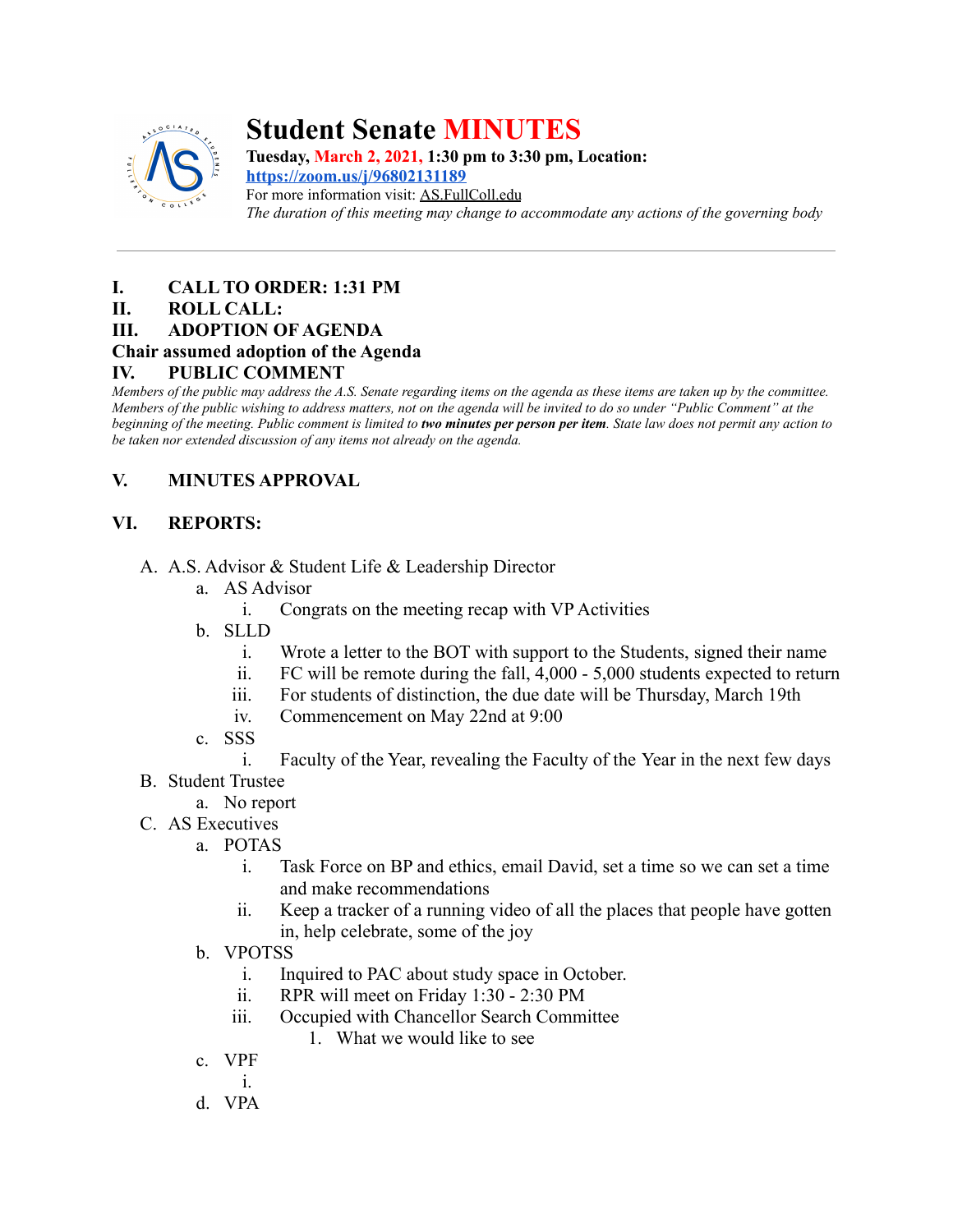- i. Friday conversation with Pearl Mann
- ii. Zoom CHella on Friday from 4-5, or 4-6 PM
- e. VPR
	- i. Constitutions and Bylaws Revision Meeting Thursday, March 4th from  $2:00 - 3:30 \text{ PM}$
	- ii. Judicial Meeting 2:00 3:00 PM
- D. Faculty Senate Liaison
	- a. Tomorrow Faculty Senate Meeting Thursday, March 4th, 2021 3 PM 5 PM

## **VII. INFORMATION ITEMS:**

- A. Transfer Center Presentation
	- a. Stephanie Mosqueda
		- i. Services that are being offered
		- ii. Part 4, offering a next step of taking into consideration of being admitted into schools
		- iii. Counseling services, post the links in the chat
		- iv. A new cycle of applying this year for the Fall 2022 year
		- v. University reps, doing their own online calendars
- B. Accreditation & Steering Committee
	- a. Not available
- C. First-Year Experience Program
	- a. Matt Taylor and Dani Wilson
		- i. First-Year Experience
		- ii. Starfish
			- 1. Case management and early alert modules
			- 2. Anticipated for Fall 2021
		- iii. CCSSE and CCFSSE Survey
			- 1. The survey will launch on March 15th, 2021
			- 2. Surveys take approximately 20 minutes to complete
			- 3. All faculty teaching at least one course this semester will be invited to participate
	- b. All students currently enrolled in at least one class this semester will be invited to participate
		- i. Create a meaningful experienc

## **VIII. STANDING COMMITTEE & TASK FORCE REPORTS:**

- A. Research, Planning, and Resolutions
	- a. Meeting this Friday
- B. Finance Committee
	- a. Motion to approve up to \$400 for Little Free Libraries (G. DeVries)
- C. Judicial
	- a. MSP to approve the listed revisions (G. DeVries)

## **ARTICLE VI RESIGNATION, RECALL, INELIGIBILITY**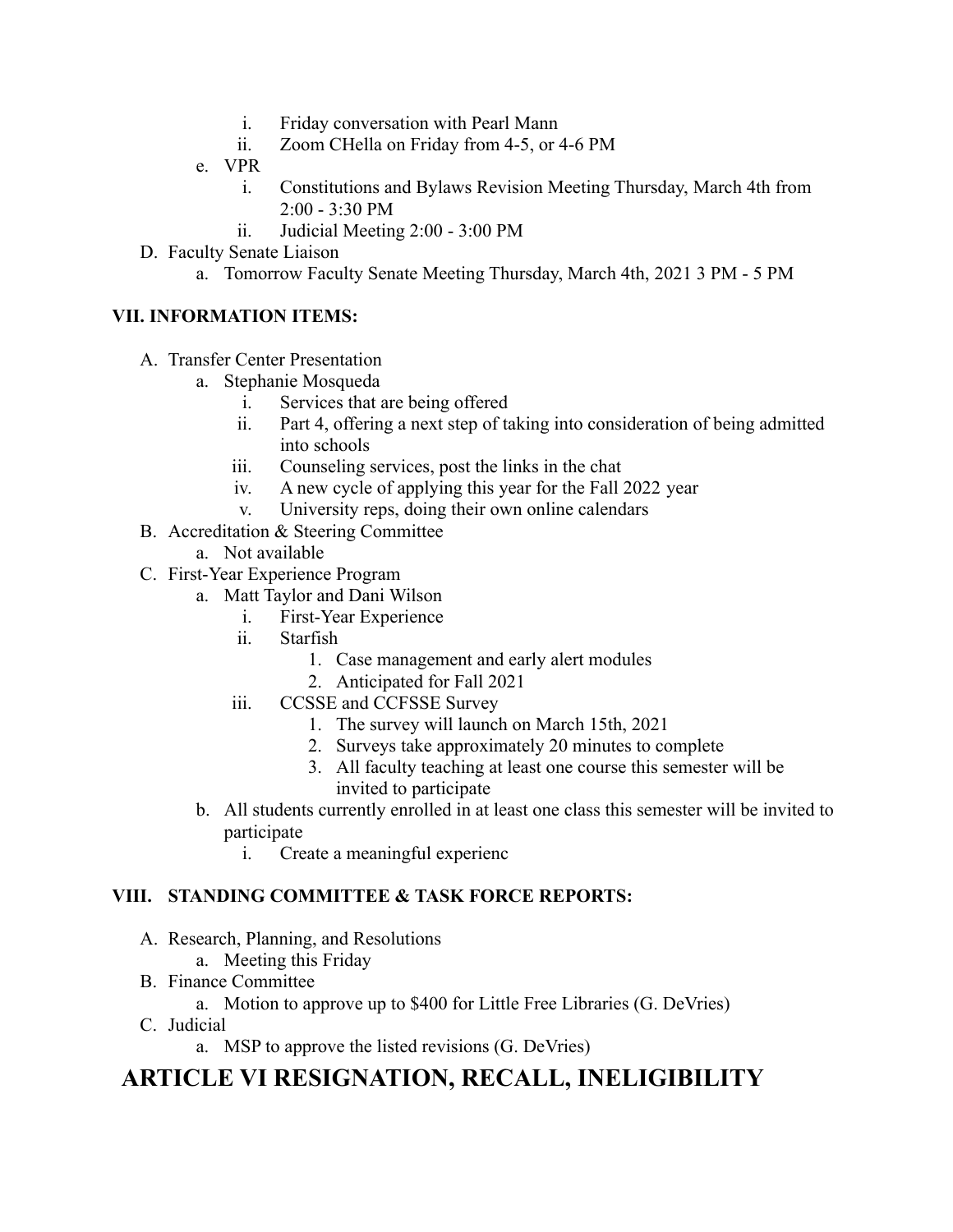## **SECTION A. Vacancy and Line of Succession**

- If the **President of the Associated Students Student Senate** is not able to serve perform his or her their duties, then the Vice-President of the Student Senate shall assume the position of President of the Student Senate.
- If the **Vice-President of the Student Senate** is not able to serve perform his or her their duties (including as a result of elevation), then the Vice Chair of the Research, Planning, and resolutions Committee shall assume the position of Vice-President of the Student Senate
- If the **Vice-President of Finance** is not able to serve perform his or her their duties, then the Vice Chair of the Finance Committee shall assume the position of Vice-President of Finance.
- If the **Vice-President of Activities** is not able to serve perform his or her their duties, then the Vice Chair of the Activities Committee shall assume the position of Vice-President of Activities.
- If the **Vice-President of Records** is not able to serve perform his or her their duties, then a Senator elected by the Student Senate shall then the Vice Chair of the of Judicial Committee shall assume the position of Vice-President of Records.
- If the **Inter-Club President** is not able to serve his or her duties, then the Vice-President of the Inter-Club Council shall assume the position of Inter-Club Council President.
	- ●
	- If the **Vice-President of Public Relations** is not able to perform their duties, then the Vice Chair of the Communications Committee shall assume the position of Vice-President of Public Relations.

## *MSP to approve the listed revisions (G. DeVries) ARTICLE V DUTIES OF MEMBERS SECTION A. THE OFFICE OF THE PRESIDENT OF THE ASSOCIATED STUDENTS' STUDENT SENATE*

*1. The President of Associated Students Senate shall be an exofficio of all Student Senate subcommittees standing committees. 2. The President of Associated Students Senate shall chair Student Senate meetings, with the power to delegate authority. 3. The President of Associated Students Senate shall have the power to call Special Meetings of the Student Senate.*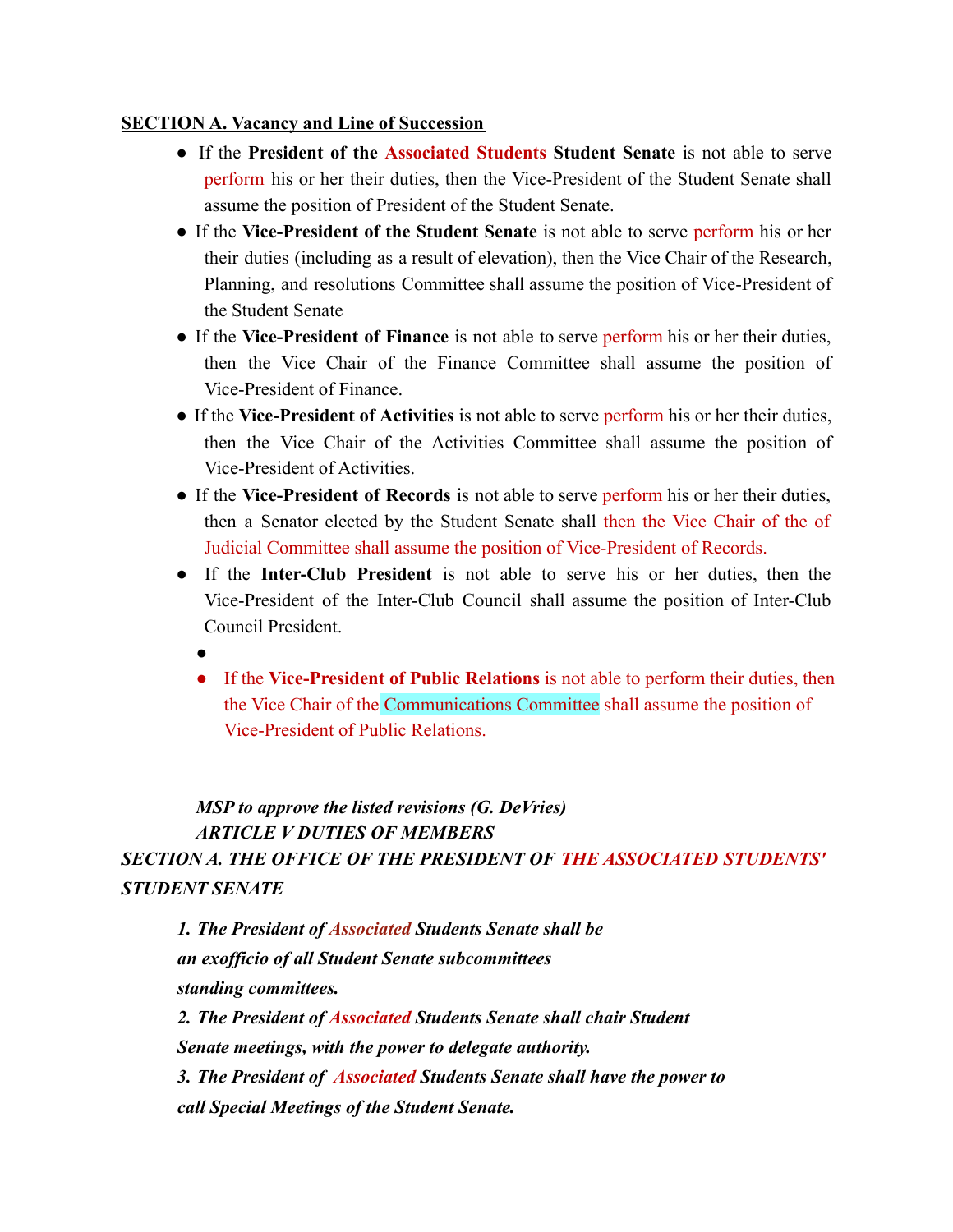*4. The President of the Associated Students Senate shall prepare an annual Student Senate Budget with the Vice-President of Finance. 5. The President of the Associated Students Senate shall be an official representative and host of the student body.*

#### *SECTION B. THE OFFICE OF THE VICE-PRESIDENT OF STUDENT SENATE*

*1. The Vice-President of Student Senate shall be an ex-officio member of all Student Senate subcommittees standing committees.*

*2. The Vice-President of Student Senate shall assume the duties of the President of the Associated Students Senate in the absence, resignation, or removal of the President of the Associated Students Senate.*

*3. The Vice-President of Student Senate shall be the chairperson of the Research, Planning, and Resolutions Committee.*

*4. The Vice-President of Student Senate shall coordinate research involving the opinions, desires, needs, and concerns of the student body.*

*5. The Vice-President of Student Senate shall coordinate the formation of resolutions as deemed necessary by the Research, Planning, and Resolutions Committee, the Student Senate, or Students at large.*

*6. The Vice-President of Student Senate shall perform other related duties delegated by the President of the Associated Students Senate.*

*SECTION C. THE OFFICE OF THE VICE-PRESIDENT OF FINANCE*

*1. The Vice-President of Finance shall be the chairperson of the Finance Committee.*

*2. The Vice-President of Finance shall be an ex-officio of all Student Senate subcommittees standing committees.*

*3. The Vice-President of Finance shall prepare and an annual Student Senate Budget with the President of the Associated Students Senate and the Finance Committee, to be submitted to the Student Senate for approval.*

*4. The Vice-President of Finance shall administer all funds.*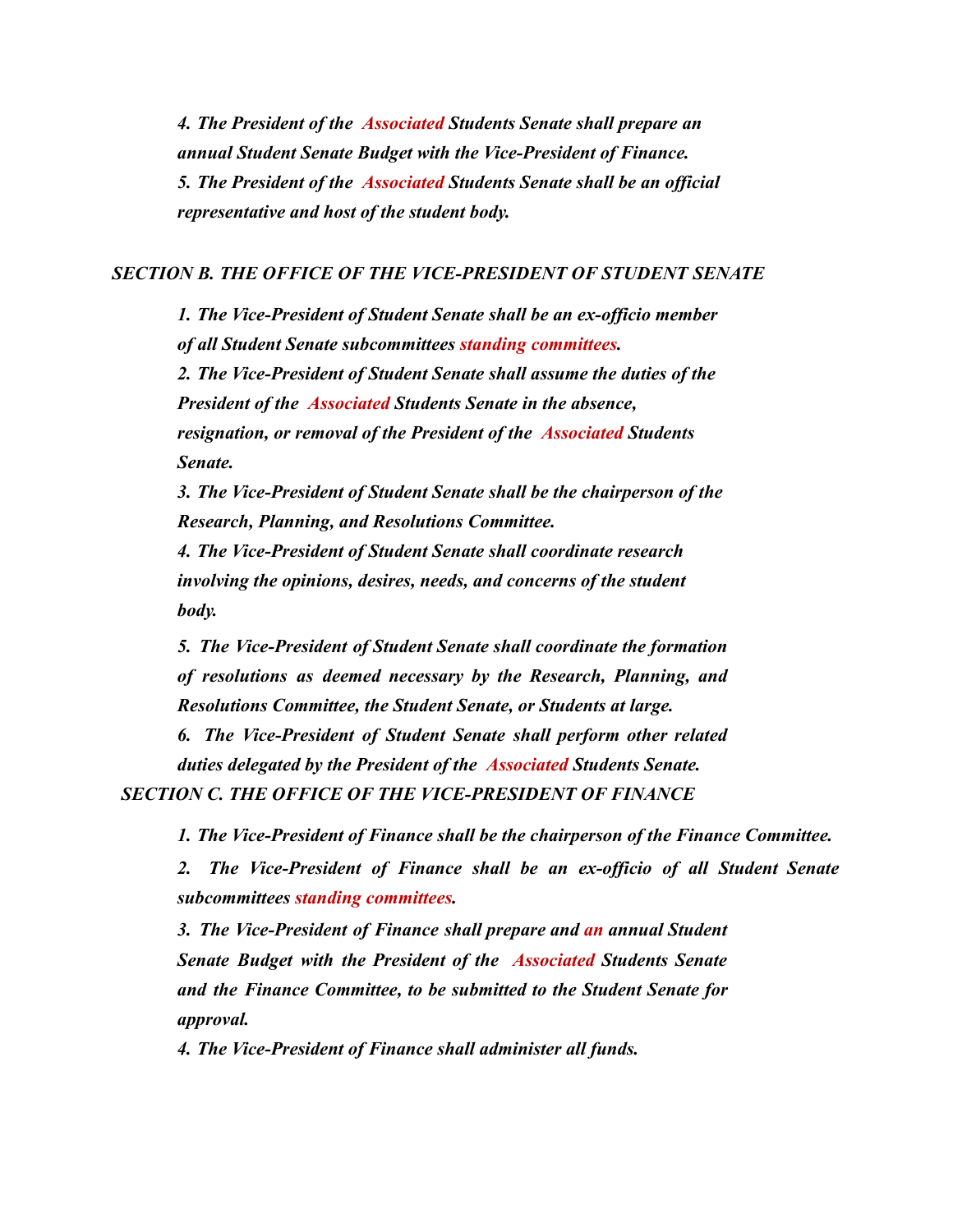*5. The Vice-President of Finance shall present an annual Financial Reports to the Student Senate at least once per semester or at the request of the Executive Council.*

*6. The Vice-President of Finance shall countersign all requisitions drawn on Student Senate Funds.*

*7. The Vice-President of Finance shall submit an annual Financial Report.*

*8. The Vice-President of Finance shall perform other related duties delegated by the President of the Associated Students Senate.*

## *SECTION G. THE OFFICE OF STUDENT SENATOR*

- *1. Student Senators should represent the needs and desires of students at large at Fullerton College.*
- *2. Student Senators must participate in Student Senate Meetings.*
- *3. Student Senators must serve on at least one Standing Committee of the Student Senate.*
- *4. Student Senators must serve as a representative on at least one campus, district, or other committee.*
- *5. Student Senators may be elected during the regular Fall or Spring elections or may be appointed between the regular elections.*
- *6. Student Senator's term begins on June 1st, and ends on May 31st of the following year.*
- D. Activities
	- a. **Motion to approve up to one hundred (100) dollars for a requested workshop (G. DeVries)**
- E. Elections
- F. A.S. Newsletter
	- a. Livestreaming our meetings
	- b. Transfer recognition
	- c. Newsletter recap for the month of February
- G. Constitution & By-Laws Revisions
- H. Curriculum and Education

a. MSP to approve Student Representative Edward Lopez as a member of the CEC.

**MOTION to approve all MSPs under committees and MSPs. (G. DeVries)**

**IX. UNFINISHED BUSINESS**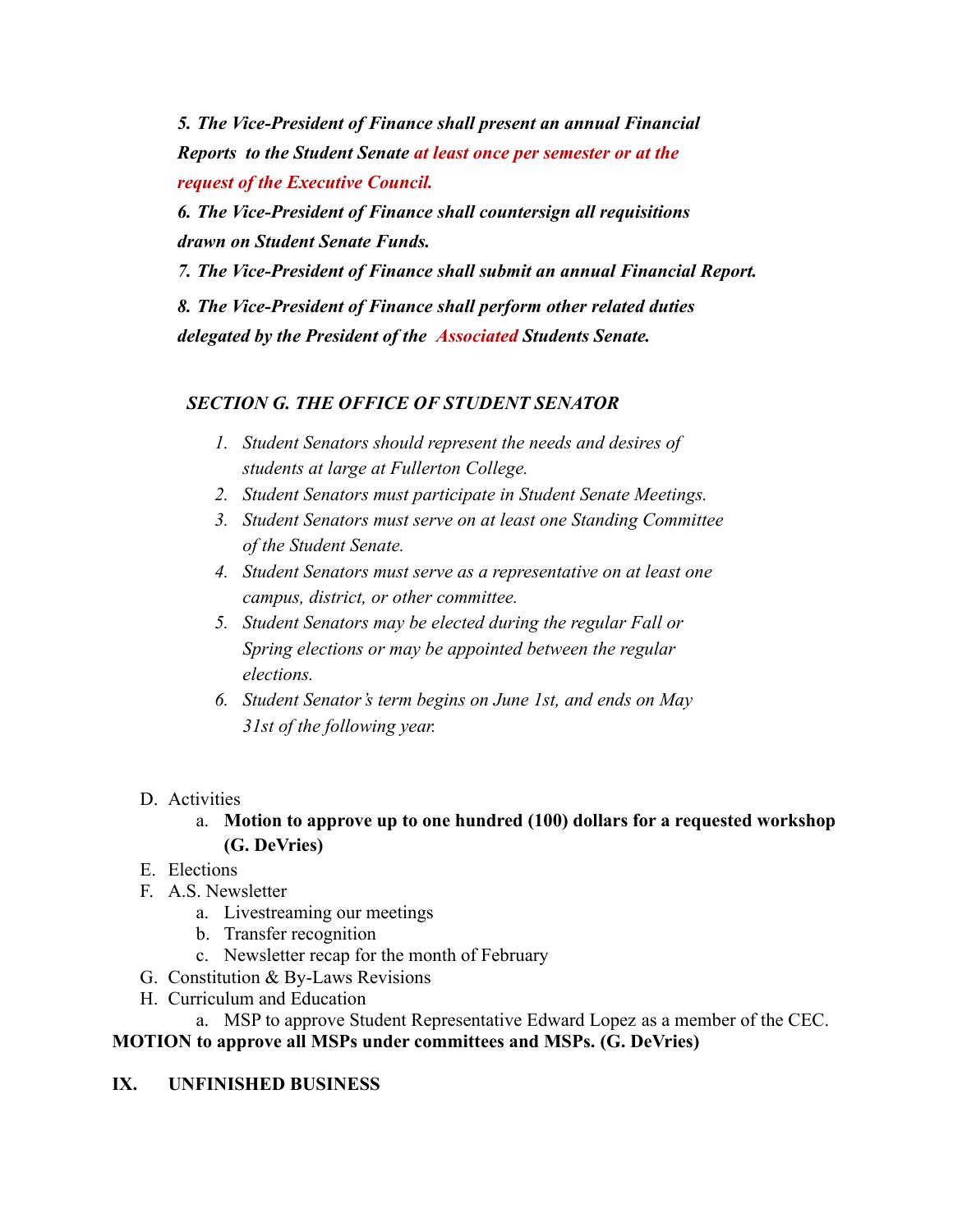- A. Swearing in Senators & Reps
- B. CDO Appointments
	- a. Distance Education Task Force 1 Student
		- i. Kennedy DeVries
	- b. Safe Return to Campus Task Force 2 Students
		- i. No meeting times yet for Student Services Safe Return to Campus

### **Motion to approve Kennedy DeVries to the Distance Education Task Force. (T. Cruz). X. NEW BUSINESS:**

- A. Live Streaming AS Meetings
- B. Senate Goals
	- a. Show up to the next exec meeting to see what we do.
	- b.
- C. Spring Elections
	- a. Timeline for Spring Elections
	- b. 2 members of the Election Committee are stepping down
	- c. Erin and Crystal

### **Motion to replace two election committee members with Erin LaCorte and Crystal Bender (M. DeVries)**

- D. Filling the VP of Public Relations Position
	- a. Grant DeVries has been elected as the new Vice President of Public Relations.
	- b. Grant DeVries was sworn in as the Vice President of Public Relations
- E. Future Agenda Items
	- a. Safe transition on what it would like

#### **XI. ANNOUNCEMENTS**

**- Parliamentary Procedures Quiz, 12 questions each**

## **XII. ADJOURNMENT: 3:16 PM**

| <b>Topic</b>          | <b>Vote on VPPR</b> |           |
|-----------------------|---------------------|-----------|
| Senator Name          | <b>G. DeVries</b>   | C. Bender |
| Aquirre, Lucas        |                     |           |
| Arpon, Malia          |                     |           |
| Bender, Crystal       |                     |           |
| Brewster, Sheree      |                     |           |
| <b>Brito, Giselle</b> |                     |           |
| DeVries, Grant        | 1                   |           |
| DeVries, Kennedy      |                     |           |
| Farias, Alexandra     |                     |           |